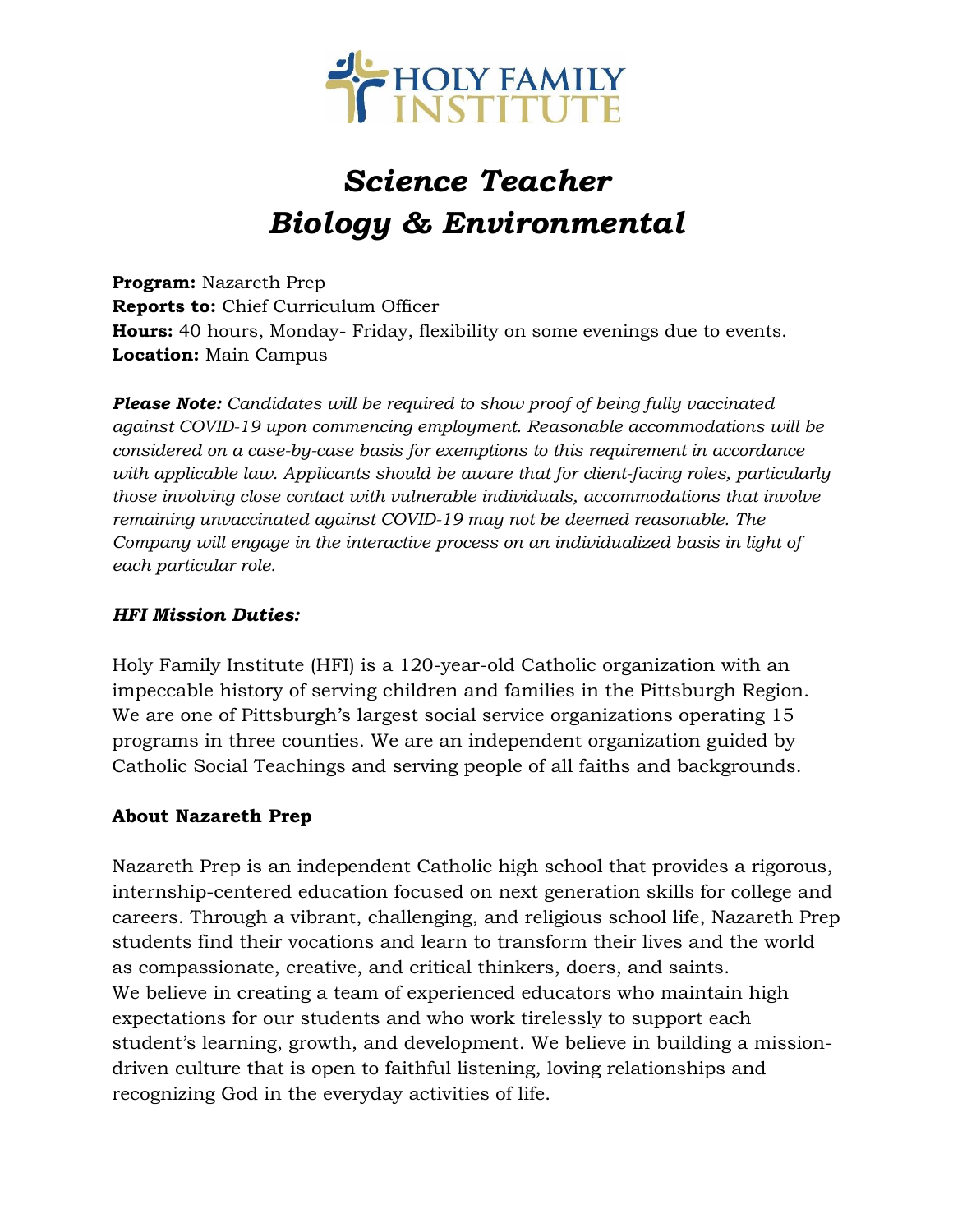## **Biology and Environmental Science Teacher**

Nazareth Prep seeks a Biology & Environmental Science Teacher to teach biology and Advanced Placement environmental science courses. Nazareth Prep students learn science within a curricular framework that integrates core science disciplines with engineering practices and real-world rigorous projectbased learning.

## *The Science Curriculum*

Nazareth Prep students take integrated biology in the ninth grade and integrated chemistry in the tenth grade. Eleventh and twelfth grade students may take integrated physics, environmental science, or AP Physics 1. Senior students may take studio-taught honors STEM research or applied STEM lab seminars facilitated by science and math faculty members.

## *Teaching Expectations*

The Biology and Environmental Science Faculty will teach two sections of AP Environmental Science, two sections of Integrated Biology, and an honors STEM Lab Seminar. Science faculty members also support the work of interdisciplinary elective courses such as Math Modeling, Team and Bioethics, and Medicine through consultation, student tutorials, course workshops, and co-teaching.

# *Student Internship Supervision*

All Nazareth Prep faculty members serve as internship advisors who support and coach a grade-level cohort of students to succeed in their weekly workplace-based internship. Internship advisors meet with their advisory students for thirty minutes each school day, make quarterly internship site visits and remain in weekly contact with students' workplace internship mentors.

The internship program is the cornerstone of the academic experience for Nazareth Prep students and their internship work funds their tuition. The internship program also shapes teaching and learning across the school. In all grade levels and in all subject matters, teachers focus on equipping students with the hard and soft skills to excel in the next generation of work.

# *Professional Commitments, Duties and Dispositions*

● Exhibit an ethic of servant leadership that is consistent with the historic and contemporary social justice mission of Catholic Schools as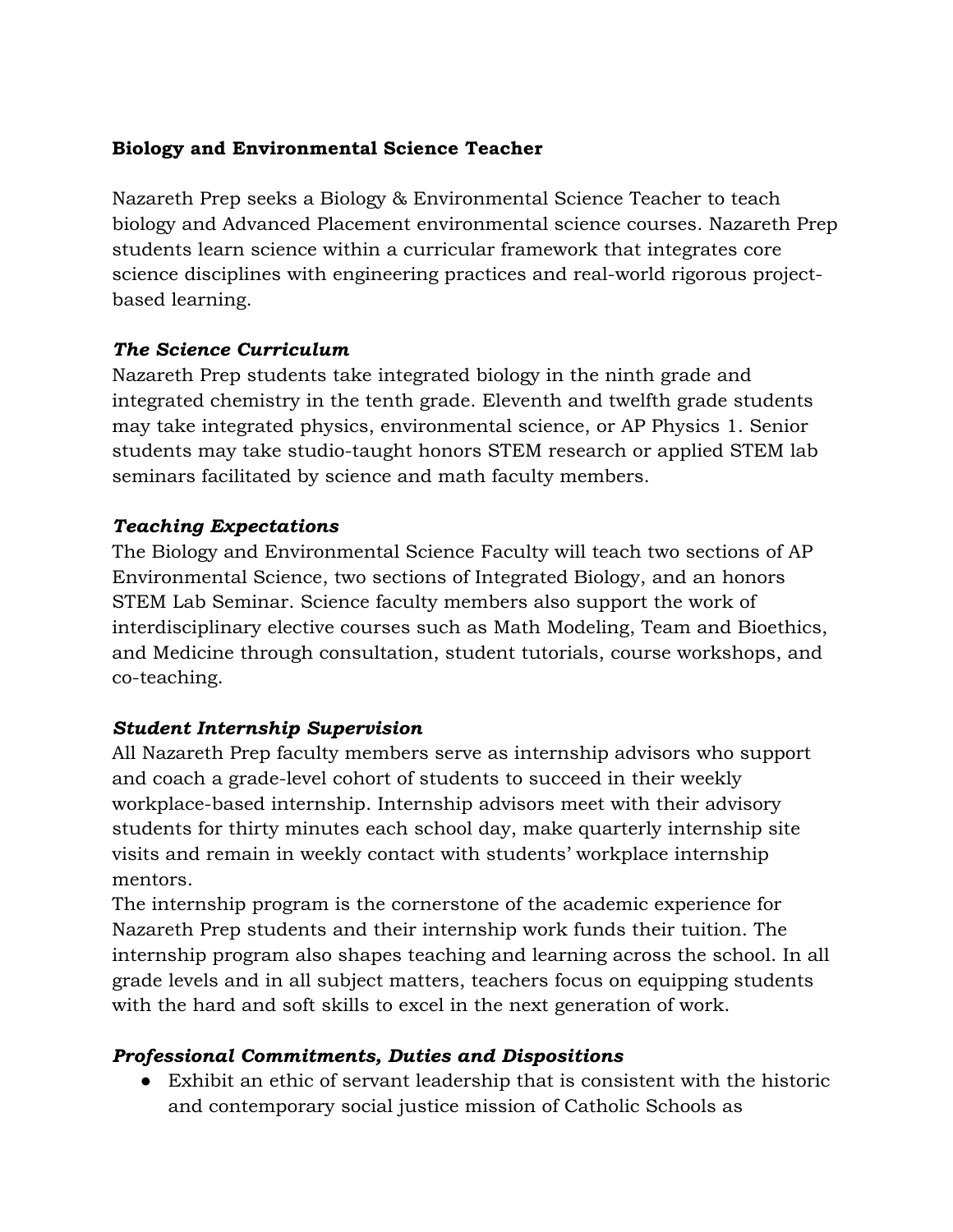guarantors of academic excellence and opportunity in underserved and marginalized communities.

- Affirm the religious identity of the school through participation in Catholic mass, interfaith services, and in faculty and staff retreats.
- Participate in the life of the school through service on committees, in the parent-teacher associations, and/or through club and student council sponsorship.
- Commitment to working in a one-to-one teaching environment and to regularly utilize digital technology and applications in instruction.
- Demonstrate a sensitivity to issues of diversity, equity, and inclusion in teaching and a commitment to continued learning about culturally sustaining pedagogies.
- Develop well-sequenced teaching units that develop student's next generation skills including critical thinking and problem solving, research and analysis, adaptability, agility, collaboration, empathy, effective oral and written communication, and research and analysis.
- Integrate surface knowledge and foundation skills reinforcement into challenging deeper learning and project-based teaching units each quarter.
- Select, design, and guide students through regularly scheduled science labs, data analysis, and reporting processes.
- Maintain course momentum and pacing so that students achieve annual learning objectives.
- Assess student work and provide substantive written and oral feedback that facilitates academic growth.
- Attend weekly faculty meetings and participate in classroom observations and curriculum coaching.
- Participate in on-campus, off-campus, and virtual professional development and engage in independent research to stay abreast of developments in teaching, research, and pedagogy in teaching disciplines.
- Travel out of state to sponsored Advanced Placement teacher training twice a year.
- Communicate with parents by phone regularly about student academic, social and internship progress.
- With the support of AP teacher trainers, conduct and assess a series of AP mock exams and provide students with detailed, reflective feedback on their progress after each exam.
- Consistently enforce school policies and assume responsibility for the supervision and safety of all students on campus.